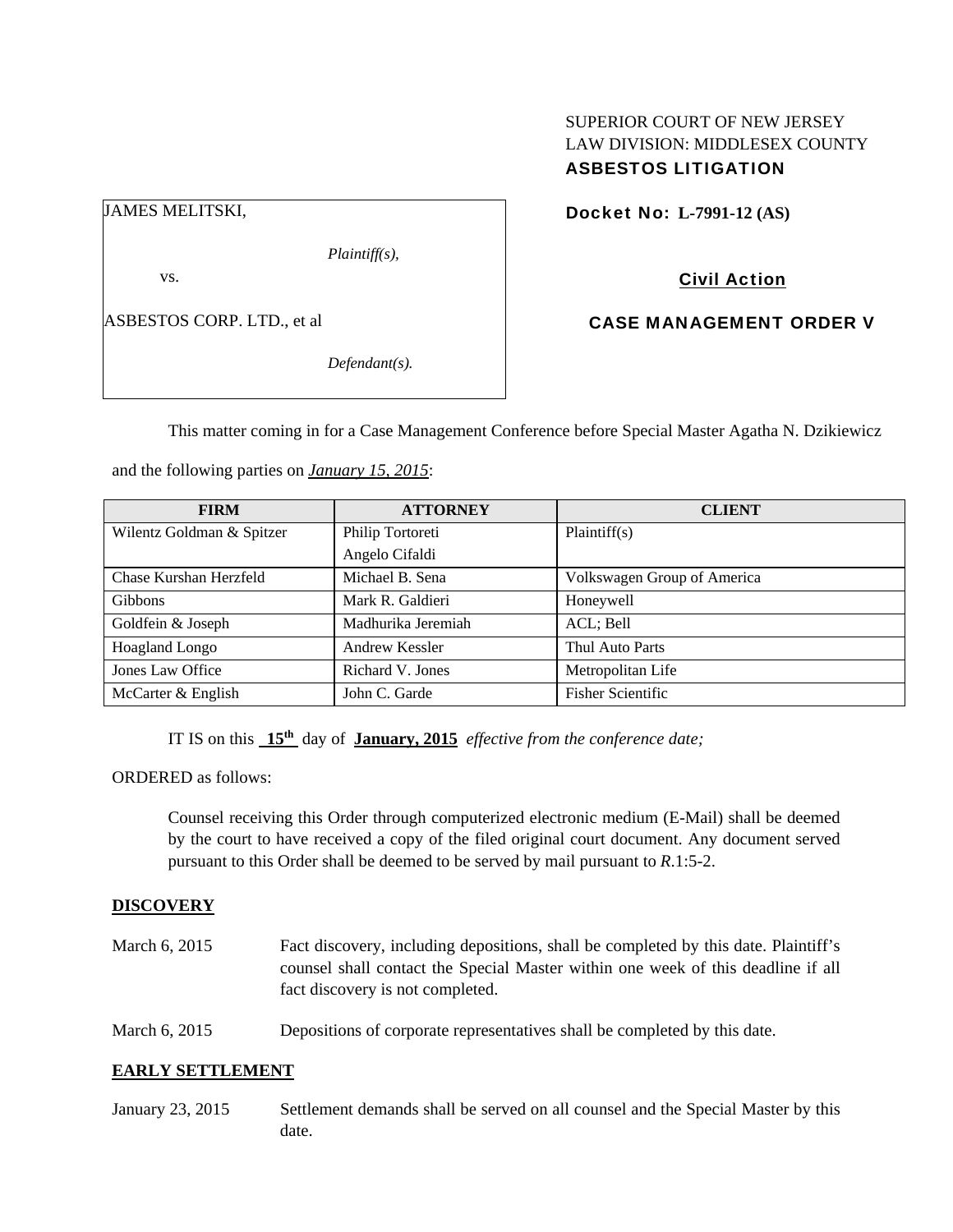February 25, 2015 @ 10:00am Early Settlement Conference /Case Management Conference before the Special Master.

#### **SUMMARY JUDGMENT MOTION PRACTICE**

- March 27, 2015 Summary judgment motions shall be filed no later than this date.
- April 24, 2015 Last return date for summary judgment motions.

### **MEDICAL DEFENSE**

| February 27, 2015 | Plaintiff shall serve medical expert reports by this date.                                               |
|-------------------|----------------------------------------------------------------------------------------------------------|
| February 27, 2015 | Plaintiff is to arrange for the transfer of pathology specimens and x-rays, if any,<br>by this date.     |
| May 29, 2015      | Defendants shall identify its medical experts and serve medical expert reports, if<br>any, by this date. |

### **LIABILITY EXPERT REPORTS**

- May 29, 2015 Plaintiff shall identify its liability experts and serve liability expert reports or a certified expert statement by this date or waive any opportunity to rely on liability expert testimony.
- June 30, 2015 Defendants shall identify its liability experts and serve liability expert reports, if any, by this date or waive any opportunity to rely on liability expert testimony.

#### **ECONOMIST EXPERT REPORTS**

- May 29, 2015 Plaintiff shall identify its expert economists and serve expert economist report(s), if any, by this date or waive any opportunity to rely on economic expert testimony.
- June 30, 2015 Defendants shall identify its expert economists and serve expert economist report(s), if any, by this date or waive any opportunity to rely on economic expert testimony.

#### **EXPERT DEPOSITIONS**

July 17, 2015 Expert depositions shall be completed by this date. To the extent that plaintiff and defendant generic experts have been deposed before, the parties seeking that deposition in this case must file an application before the Special Master and demonstrate the necessity for that deposition. To the extent possible, documents requested in a deposition notice directed to an expert shall be produced three days in advance of the expert deposition. The expert shall not be required to produce documents that are readily accessible in the public domain.

\_\_\_\_\_\_\_\_\_\_\_\_\_\_\_\_\_\_\_\_\_\_\_\_\_\_\_\_\_\_\_\_\_\_\_\_\_\_\_\_\_\_\_\_\_\_\_\_\_\_\_\_\_\_\_\_\_\_\_\_\_\_\_\_\_\_\_\_\_\_\_\_\_\_\_\_\_\_\_\_\_\_\_\_\_\_\_\_\_\_\_\_\_\_\_\_\_\_\_\_\_\_\_\_\_\_\_\_\_\_